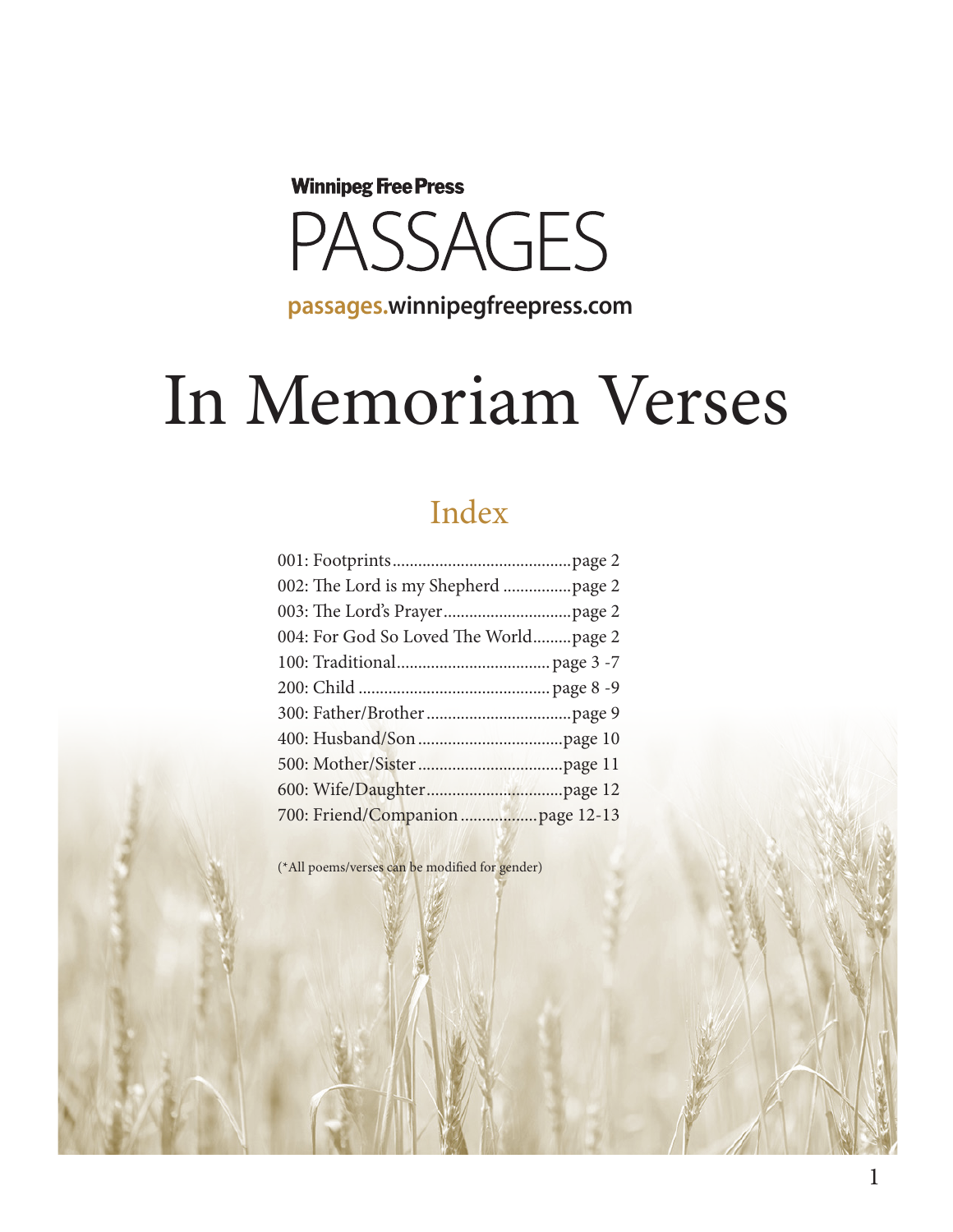# FOOTPRINTS

One night a man had a dream. He dreamed he was walking along the beach with the Lord. Across the sky flashed scenes from his life. For each scene he noticed two sets of footprints in the sand; One belonged to him, and the other to the Lord. When the last scene of his life flashed before him, He looked back at the footprints in the sand. He noticed that many times along the path there was only one set of footprints. He also noticed that it happened at the very lowest and saddest times of his life. This really bothered him and he questioned the Lord about it. "Lord, You said that once I decided to follow You, You'd walk with me all the way. But I have noticed that during the most troublesome times in my life there is only one set of footprints. I don't understand why, when I needed You most, You would leave me". The Lord replied, "My precious, precious child. I love you and would never leave you. During your times of trial and suffering, When you see only one set of footprints, It was then that I carried you". - Margaret Fishback Powers

## THE LORD IS MY SHEPHERD

"The Lord is my Shepherd; I shall not want. He maketh me to lie down in green pastures; He leadeth me beside the still waters. He restoreth my soul; He leadeth me in the paths of righteousness for His name's sake. Yea, though I walk through the valley of the shadow of death, I will fear no evil; for Thou art with me; Thy rod and Thy staff they comfort me. Thou preparest a table before me in the presence of mine enemies; Thou anointest my head with oil; my cup runneth over. Surely goodness and mercy shall follow me all the days of my life; and I will dwell in the house of the Lord forever."

- Psalm 23

#### **003.**

## THE LORD'S PRAYER

Our Father which art in heaven, Hallowed be Thy name. Thy kingdom come, Thy will be done in earth, as it is in heaven. Give us this day our daily bread. And forgive us our trespasses, as we forgive them that trespass against us. And lead us not into temptation, but deliver us from evil: For Thine is the kingdom, the power, and the glory, forever and ever. Amen.

- Matthew 6:9-13

#### **004.**

# FOR GOD SO LOVED THE WORLD

For God so loved the world, that He gave His only begotten Son, that whosoever believeth in Him should not perish, but have everlasting life.

- John 3:16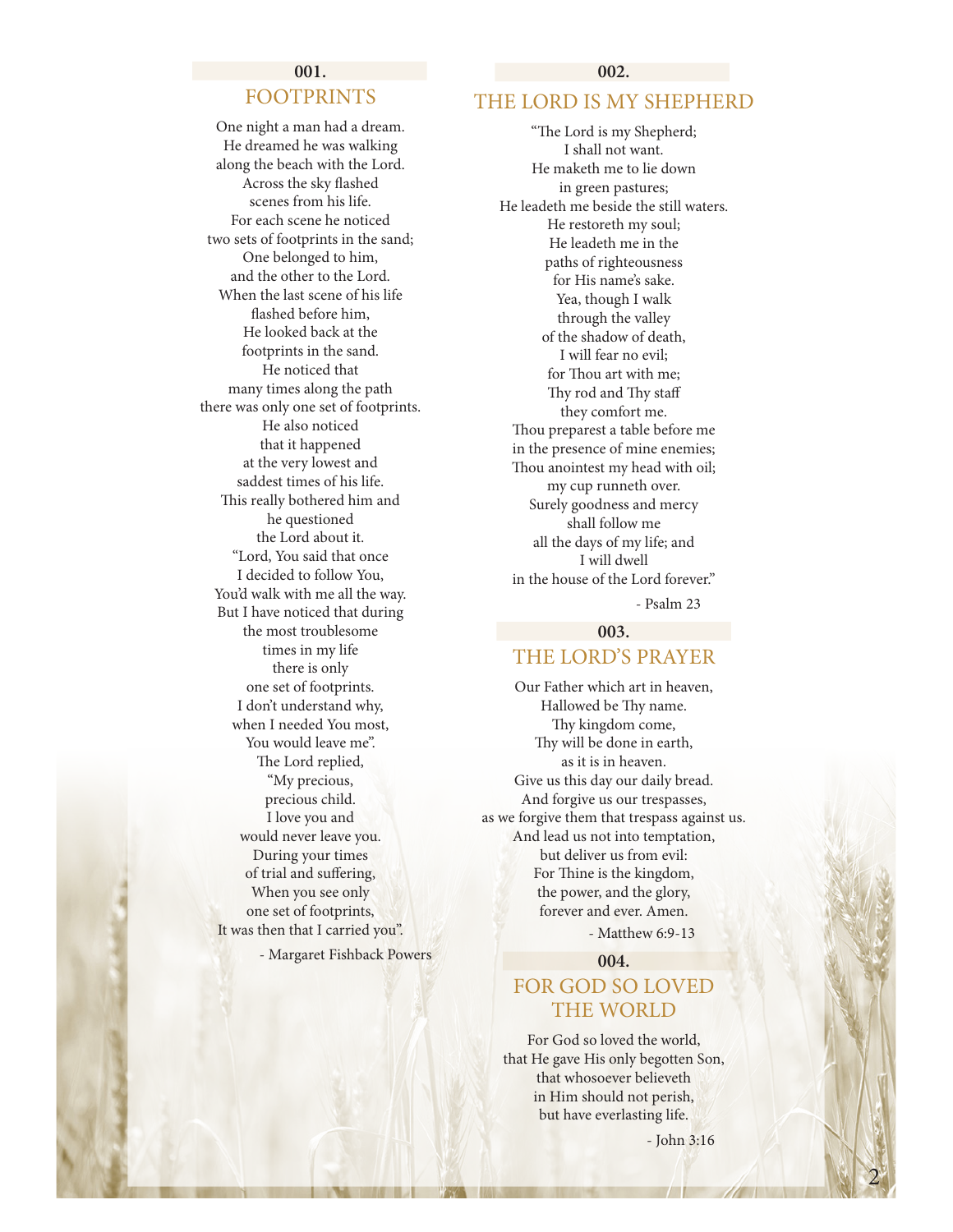# **TRADITIONAL**

#### **100.**

Do not stand at my grave and weep, I am not there. I do not sleep. I am a thousand winds that blow, I am the diamond glints on snow. I am the sunlight on ripened grain. I am the gentle autumn's rain.

When you awake in the morning's hush, I am the swift uplifting rush Of quiet birds in circled flight. I am the soft stars that shine at night. Do not stand at my grave and cry. I am not there. I did not die.

#### **101.**

# THE ROAD TO ETERNITY

Life is but a stopping place, A pause in what's to be, A resting place along the road To sweet eternity.

We all have different journeys, Different paths along the way, We all were meant to learn some things, But never meant to stay...

> Our destination is a place Far greater than we know, For some, the journey's quicker, For some, the journey's slow.

And when the journey finally ends, We'll claim a great reward, And find an everlasting peace, Together with the Lord.

#### **102.**

No happy time that passes Is ever really gone, If it leaves a special memory For looking back upon.

Your memories are our keepsake, From which we will never part; God has you in His keeping, But we have you in our hearts.

#### **103.**

# MISS ME, BUT LET ME GO

When I come to the end of the road And the sun has set for me, I want no rites in a gloom filled room Why cry for a soul set free?

Miss me a little, but not too long And not with your head bowed low, Remember the love that we once shared Miss me, but let me go.

For this is a journey we all must take And each must go alone, It's all part of the Master's Plan A step on the road to home.

So when you are lonely and sick at heart Go to the friends we know, And bury your sorrow in doing good deeds Miss me, but let me go.

#### **104.**

If my parting has left a void, Then fill it with remembered joy My life's been full, I savored much, Good friends, good times, a loved one's touch.

Perhaps my time seemed all too brief, Don't lengthen it now with undue grief. Lift up your heart and share with me, God wanted me now, He set me free.

#### **105.**

### I'M FREE

Don't grieve for me, for now I'm free, I'm following the path God laid for me. I took His hand when I heard His call, I turned my back and left it all.

I could not stay another day, To laugh, to love, to work, to play. Tasks left undone must stay that way, I've found that peace at the close of day.

If my parting has left a void, Then fill it with remembered joy. A friendship shared, a laugh, a kiss, Ah yes, these things I too will miss.

Be not burdened with times of sorrow, I wish you the sunshine of tomorrow. My life's been full, I savoured much, Good friends, good times, a loved one's touch.

Perhaps my time seemed all too brief, Don't lengthen it now with undue grief. Lift up your heart and share with me, God wanted me now, He set me free.

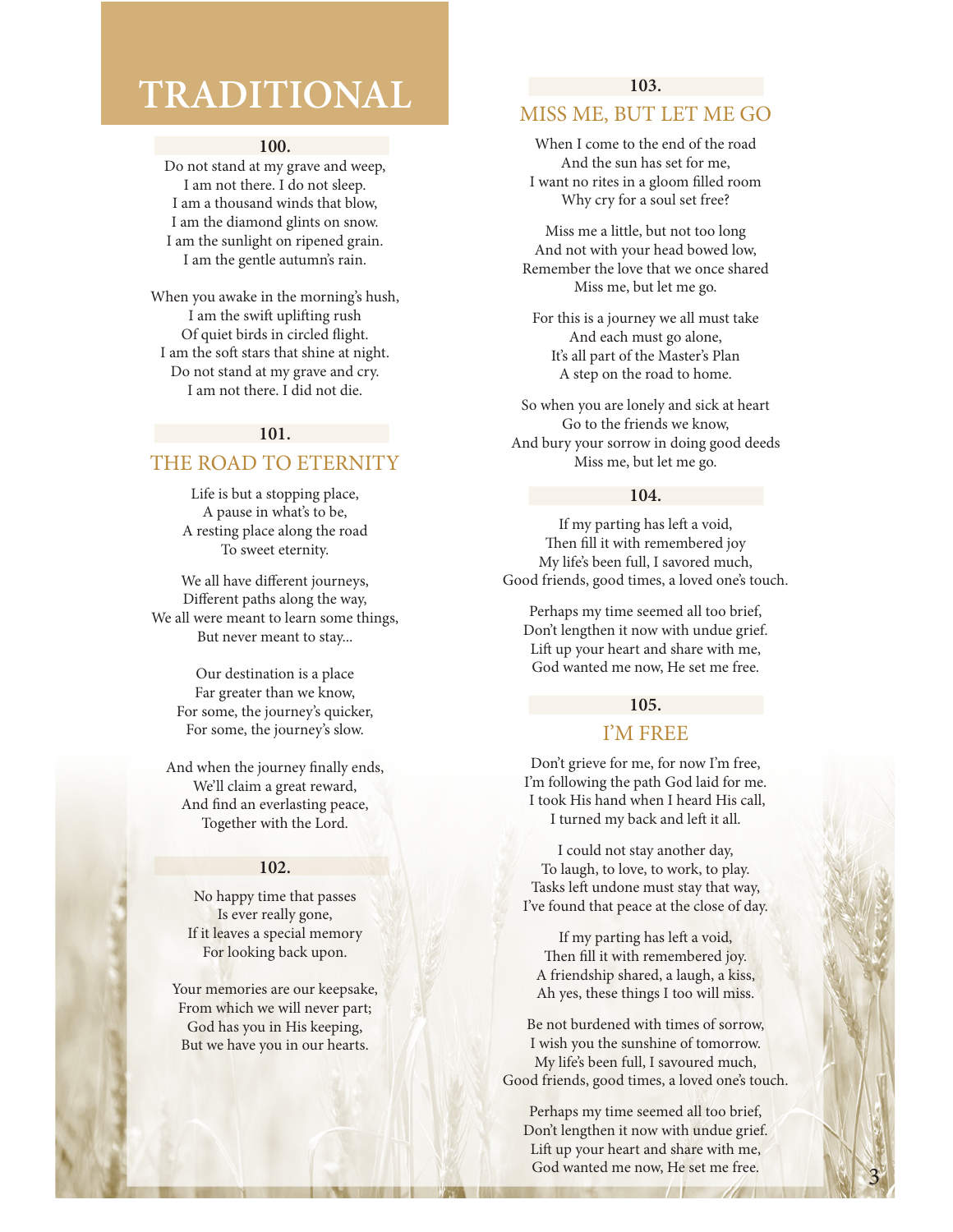# **TRADITIONAL**

# **106.**

In tears we saw you sinking, We watched you fade away, You suffered much in silence, You fought so hard to stay.

You faced your task with courage, Your spirit did not bend, But still you kept on fighting Until the very end.

God saw you getting tired, When a cure was not to be, So He put His arms around you, And whispered, "Come to Me".

So when we saw you sleeping So peaceful, free from pain, We could not wish you back, To suffer that again.

You didn't deserve what you went through, So He took you home to rest, God's garden must be beautiful For he only takes the best.

#### **107.**

# IF TEARS COULD BUILD A STAIRWAY

If tears could build a stairway, and memories a lane, I'd walk right up to Heaven and bring you home again.

No farewell words were spoken no time to say goodbye you were gone before I knew it, and only God knows why.

My heart still aches in sadness and secret tears still flow, what it meant to lose you, no one will ever know.

#### **108.**

#### SILENT TEAR

Each night we shed a silent tear, As we speak to you in prayer. To let you know we love you, And just how much we care. Take our million teardrops, Wrap them up in love, Then ask the wind to carry them, To you in heaven above.

#### **109.**

### AFTERGLOW

I'd like the memory of me to be a happy one. I'd like to leave an afterglow of smiles when life is done.

I'd like to leave an echo whispering softly down the ways, Of happy times and laughing times And bright and sunny days.

I'd like the tears of those who grieve, to dry before the sun; Of happy memories that I leave when life is done.

#### **110.**

# DO NOT STAND AT MY GRAVE AND WEEP

Do not stand at my grave and weep I am not there, I do not sleep I am a 1,000 winds that blow I am the diamond glints on snow I am the sun on ripened grain I am the gentle autumn rain When you awaken in the morning's hush I am the swift uplifting rush Of quiet birds in circled flight I am the soft star that shines at night Do not stand at my grave and cry I am not there; I did not die.

## **111.**

# IF ROSES GROW IN HEAVEN

If roses grow in heaven, Lord please pick a bunch for me, Place them in my Mother's arms and tell her they're from me.

Tell her I love her and miss her, and when she turns to smile, place a kiss upon her cheek and hold her for awhile.

Because remembering her is easy, I do it every day, but there's an ache within my heart that will never go away.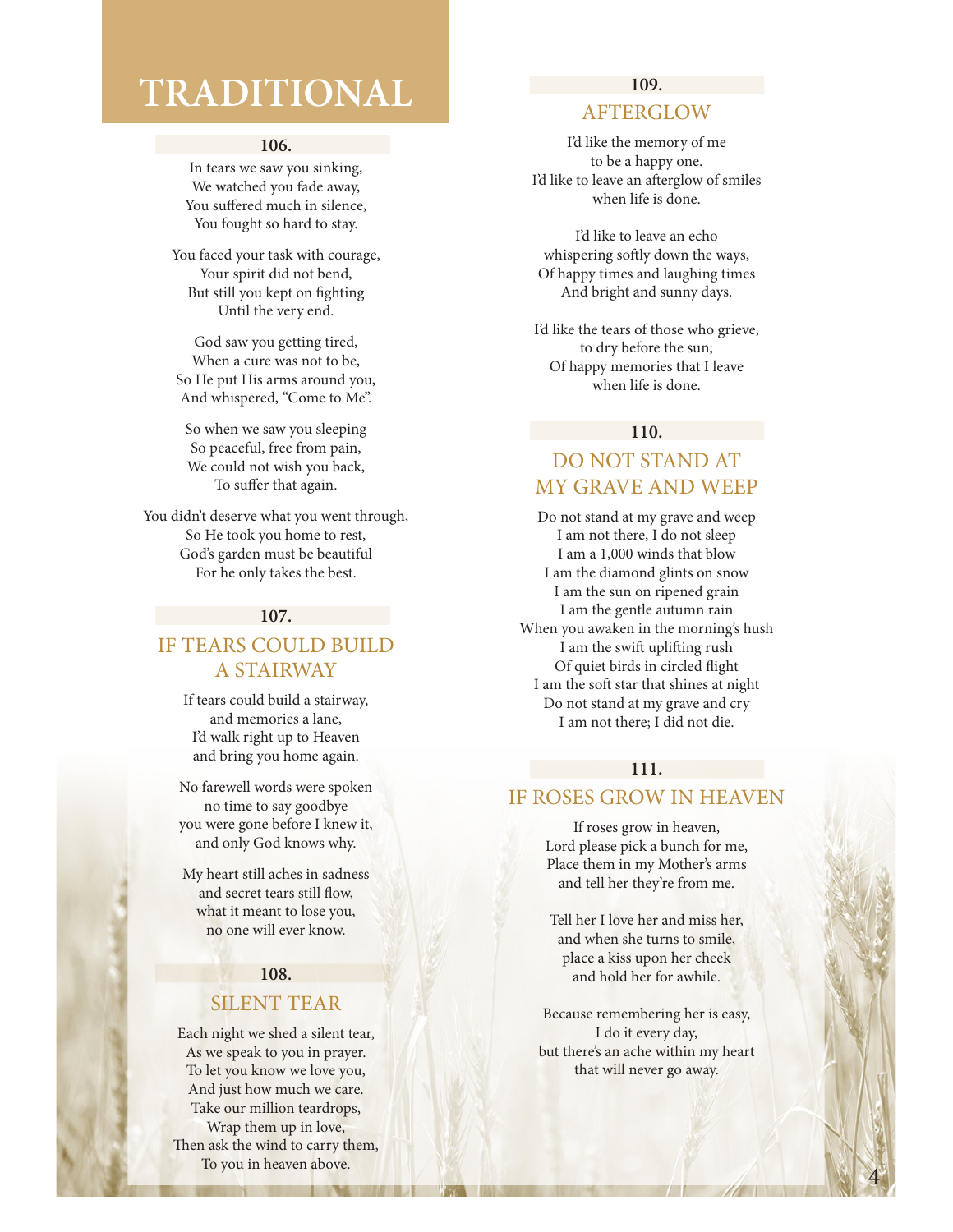# AMAZING GRACE

Amazing grace! How sweet the sound That saved a wretch like me! I once was lost, but now am found; Was blind, but now I see.

'Twas grace that taught my heart to fear, And grace my fears relieved; How precious did that grace appear The hour I first believed!

Through many dangers, toils and snares, I have already come; 'Tis grace hath brought me safe thus far, And grace will lead me home.

The Lord has promised good to me, His Word my hope secures; He will my Shield and Portion be, As long as life endures.

Yea, when this flesh and heart shall fail, And mortal life shall cease, I shall possess, within the veil, A life of joy and peace.

The earth shall soon dissolve like snow, The sun forbear to shine; But God, who called me here below, Will be forever mine.

When we've been there ten thousand years, Bright shining as the sun, We've no less days to sing God's praise Than when we'd first begun. – John Newton

# **113.**

# HE'S ONLY GONE ON AHEAD

He's only gone on ahead of you, Not just left you behind. Although you can't be with him right now, He lives on in your heart and mind.

The day will come when you'll meet again On Heaven's distant shore, And the two of you will walk hand in hand Together forever more.

#### **114.**

# GOD'S GARDEN

God looked around His garden And found an empty place. He then looked down upon the earth, And saw your tired face.

He put His arms around you And lifted you to rest. God's garden must be beautiful, He always takes the best.

He knew that you were suffering, He knew that you were in pain. He knew that you would never Get well on earth again.

He saw the road was getting rough And the hills were hard to climb. So He closed your weary eyelids And whispered "Peace be thine."

It broke our hearts to lose you But you did not go alone... For part of us went with you The day God called you home.

#### **115.**

## IRISH BLESSING

May the road rise up to meet you, May the wind be always at your back, May the sun shine warm upon your face, May the rains fall soft upon fields And until we meet again May God hold you in the palm of His hand.

#### **116.**

A million times we've missed you, a million times we've cried. If love could have saved you, You never would have died. Things we feel most deeply Are the hardest things to say. Our dearest one, we have loved you In a very special way.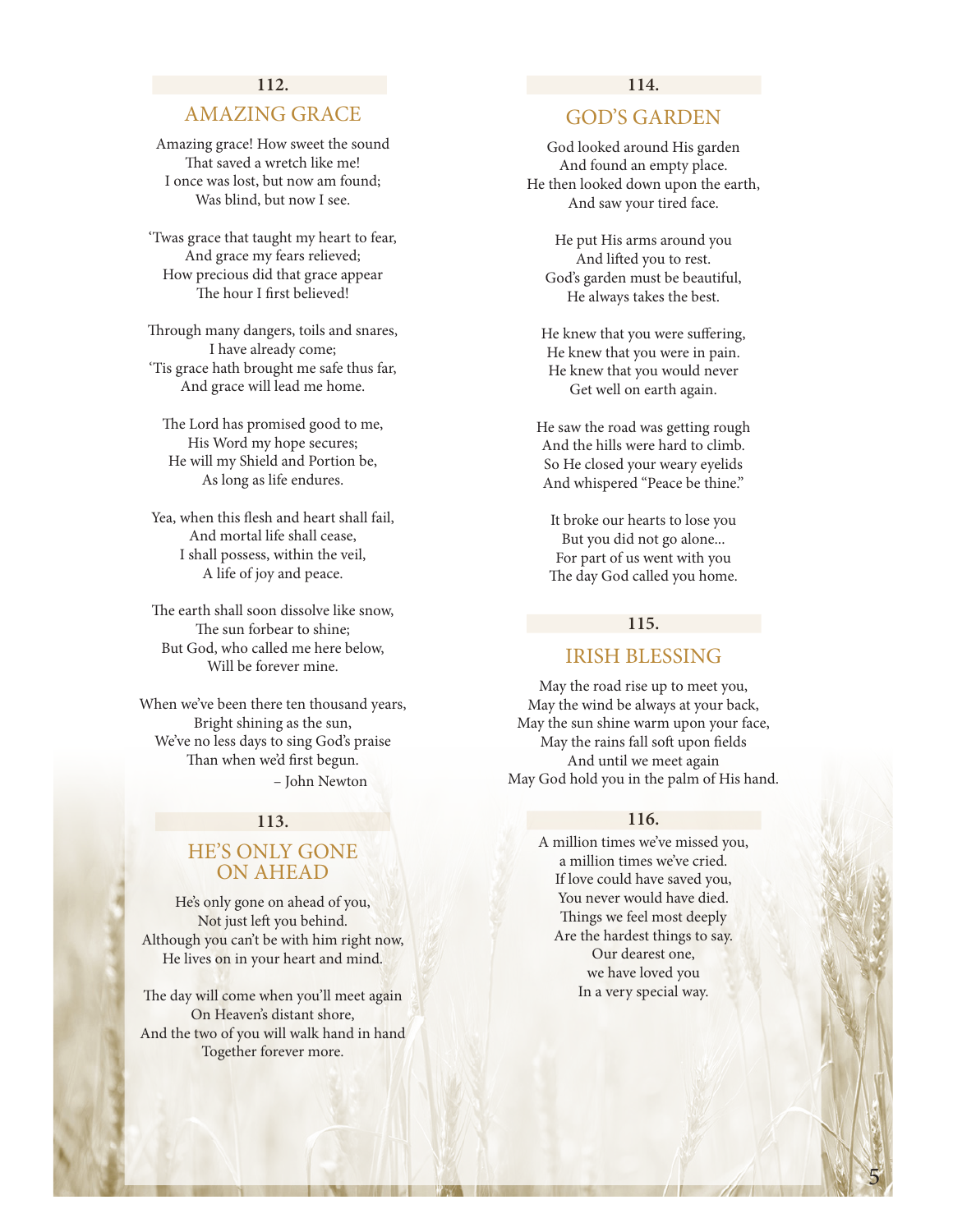# **TRADITIONAL**

#### **117.**

A light is from our household gone A voice we love is stilled, A place is vacant in our home Which never can be filled.

Some may think you are forgotten Though on earth you are no more; But in memory you are with us As you always were before.

#### **118.**

# SWING LOW, SWEET CHARIOT

Swing low, sweet chariot Coming for to carry me home, Swing low, sweet chariot, Coming for to carry me home.

I looked over Jordan, and what did I see Coming for to carry me home? A band of angels coming after me, Coming for to carry me home.

#### **119.**

# IT WILL NEVER BE GOODBYE...

If I should go tomorrow It would never be goodbye, For I have left my heart with you, So don't you ever cry. The love that's deep within me, Shall reach you from the stars, You'll feel it from the heavens, And it will heal the scars.

#### **120.**

# TO EVERYTHING THERE IS A SEASON

To everything there is a season, and a time to every purpose under the heaven: a time to be born, and a time to die; a time to plant, and a time to pluck up that which is planted; a time to kill, and a time to heal; a time to break down, and a time to build up; a time to weep, and a time to laugh; a time to mourn, and a time to dance; a time to cast away stones, and a time to gather stones together; a time to embrace, and a time to refrain from embracing; a time to get, and a time to lose; a time to keep, and a time to cast away; a time to rend, and a time to sew; a time to keep silence, and a time to speak; a time to love, and a time to hate; a time of war, and a time of peace.

– Ecclesiastes 3:1-8

#### **121.**

# THE BROKEN CHAIN

We little knew that day, God was going to call your name. In life we loved you dearly, In death, we do the same.

It broke our hearts to lose you. You did not go alone. For part of us went with you, The day God called you home.

You left us beautiful memories, Your love is still our guide. And although we cannot see you, You are always at our side.

Our family chain is broken, And nothing seems the same, But as God calls us one by one, The chain will link again. – Ron Tranmer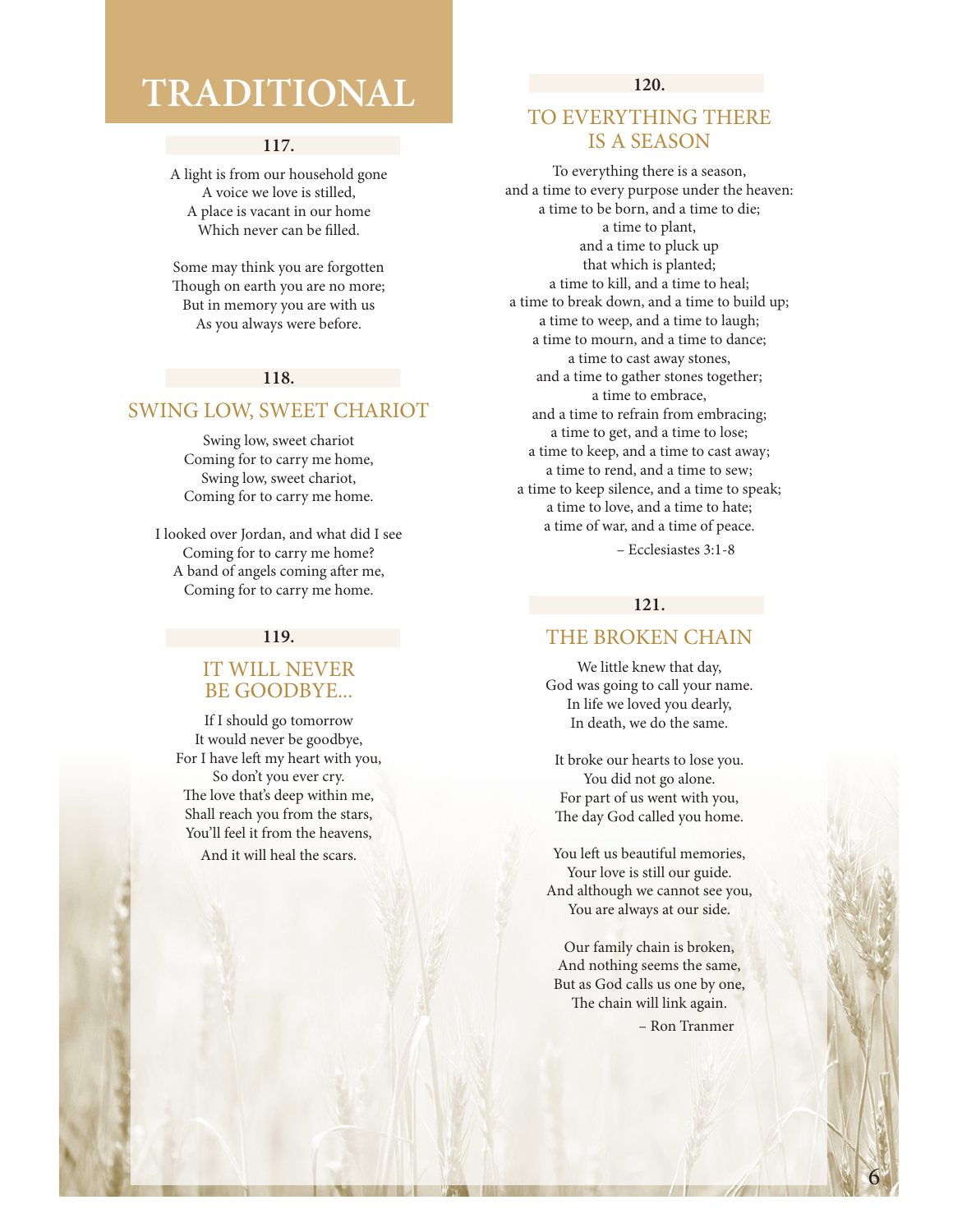#### REMEMBER ME

You can shed tears that he is gone, Or you can smile because he lived, You can close your eyes And pray that he will come back, Or you can open your eyes and see all that he has left.

Your heart can be empty because you can't see him Or you can be full of the love that you shared, You can turn your back on tomorrow and live yesterday, Or you can be happy for tomorrow because of yesterday.

You can remember him and only that he is gone Or you can cherish his memory and let it live on, You can cry and close your mind be empty and turn your back, Or you can do what he would want: smile, open your eyes, Love and go on.

#### **123.**

Our family circle has been broken, A link gone from our chain; But though we're parted for awhile, We know we'll meet again.

Some day we hope to meet you, Some day, we know not when, We shall meet in a better land, And never part again.

We shall meet with many a loved one Who were torn from our embrace, We shall listen to their voices, And behold them face to face.

#### **124.**

Sunshine passes, shadows fall, Love's remembrance outlasts all.

6 7

#### **125.**

# IT IS WELL WITH MY SOUL

When peace like a river, attendeth my way, When sorrows like sea billows roll Whatever my lot, thou hast taught me to say It is well, it is well, with my soul.

Though Satan should buffet, though trials should come, Let this blest assurance control, That Christ has regarded my helpless estate, And hath shed His own blood for my soul.

My sin, oh, the bliss of this glorious thought My sin, not in part but the whole, Is nailed to the cross, and I bear it no more, Praise the Lord, praise the Lord, o my soul.

> It is well (it is well) With my soul (with my soul) It is well, it is well with my soul.

#### **126.**

# MAY TIME SOFTEN YOUR PAIN

In times of darkness, love sees... In times of silence, love hears... In times of doubt, love hopes... In times of sorrow, love heals... And in all times, love remembers. May time soften the pain Until all that remains Is the warmth of the memories And the love.

#### **127.**

## IF I SHOULD GO TOMORROW

If I should go tomorrow It would never be goodbye, For I have left my heart with you, So don't you ever cry. The love that's deep within me, Shall reach you from the stars, You'll feel it from the heavens, And it will heal the scars.

#### **128.**

Heavy are our hearts today, Memory brings you back once more, To the time when you were with us To the happy days of yore.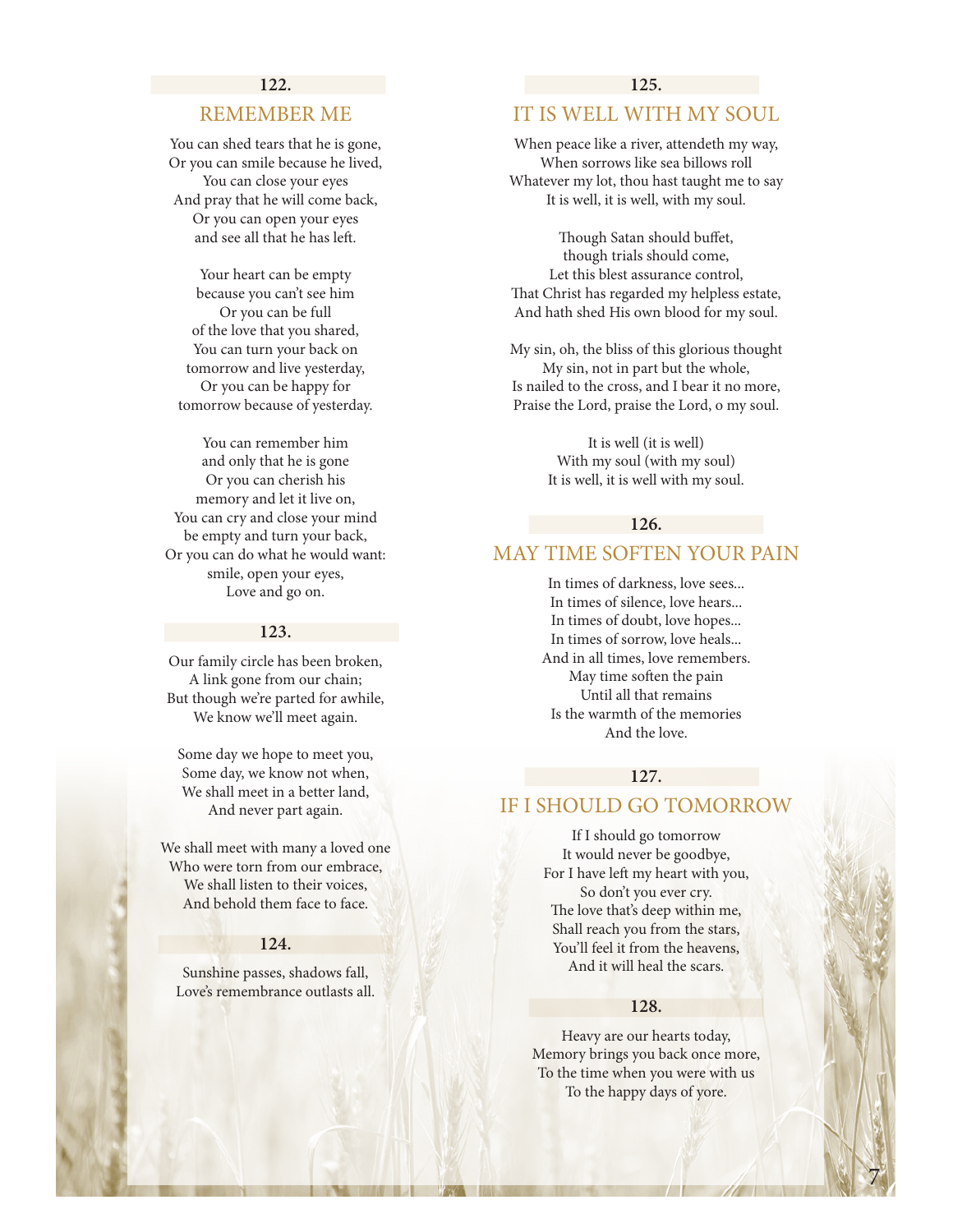# **CHILD**

#### **200.**

# LENT FOR A WHILE

"I'll lend you for a little while, A Child of Mine", He said. "For you to love the while he lives And mourn for when he's dead. It may be six or seven years, Or twenty-two or three, But will you, till I call him back Take care of him for Me?

He'll bring his charms to gladden you And should his stay be brief, You'll have his lovely memories As solace for your grief. I cannot promise he will stay Since all from Earth return. But there are lessons taught down there I want this child to learn.

I've looked this wide world over In My search for teachers true, And from the throngs that crowd life's lane I have selected you. Now, will you give him all your love, Nor think the labor vain Nor hate Me when I come to call, And take him back again?"

I fancied that I heard them say, "Dear Lord, Thy will be done. For all the joy Thy child shall bring The risk of grief we'll run. We'll shelter him with tenderness We'll love him while we may And for the happiness we've known Forever grateful stay.

But should the Angels call for him Much sooner than we planned We'll brave the bitter grief that comes And try to understand."

– Edgar Grant

#### **201.**

# GOD NEEDED AN ANGEL IN HEAVEN

When Jesus lived upon the earth so many years ago, He called the children close to Him because He loved them so.

And with that tenderness of old, that same sweet gentle way, He holds our little loved one close within His arms today.

And we'll find comfort in our faith that in His Home above The God of little children gives our little one His Love.

So think of our little darling Lighthearted and happy and free Playing in God's promised land where there is joy eternally.

– Helen Steiner Rice

#### **202.**

O'blessed little sunbeam O'child of love and prayer, We give thee to the keeping Of the tender Shepherd's care.

#### **203.**

The memory of his dear wee ways Will linger with us all our days, Sweetest flower, too sweet to stay, God took him home to show us the way.

#### **204.**

# A BUD THAT NEVER BLOOMED

 My dear little baby, That once inside me grew, I'm so unbearably saddened that, I'll never get to meet you.

I will never be able to Watch you sprout and grow, and bloom into the person That I wanted so much to know.

So, for now, I'll tend your memory, Water it with tenderness, feed it with love, And one day I'll see you blossom When we meet in Heaven above.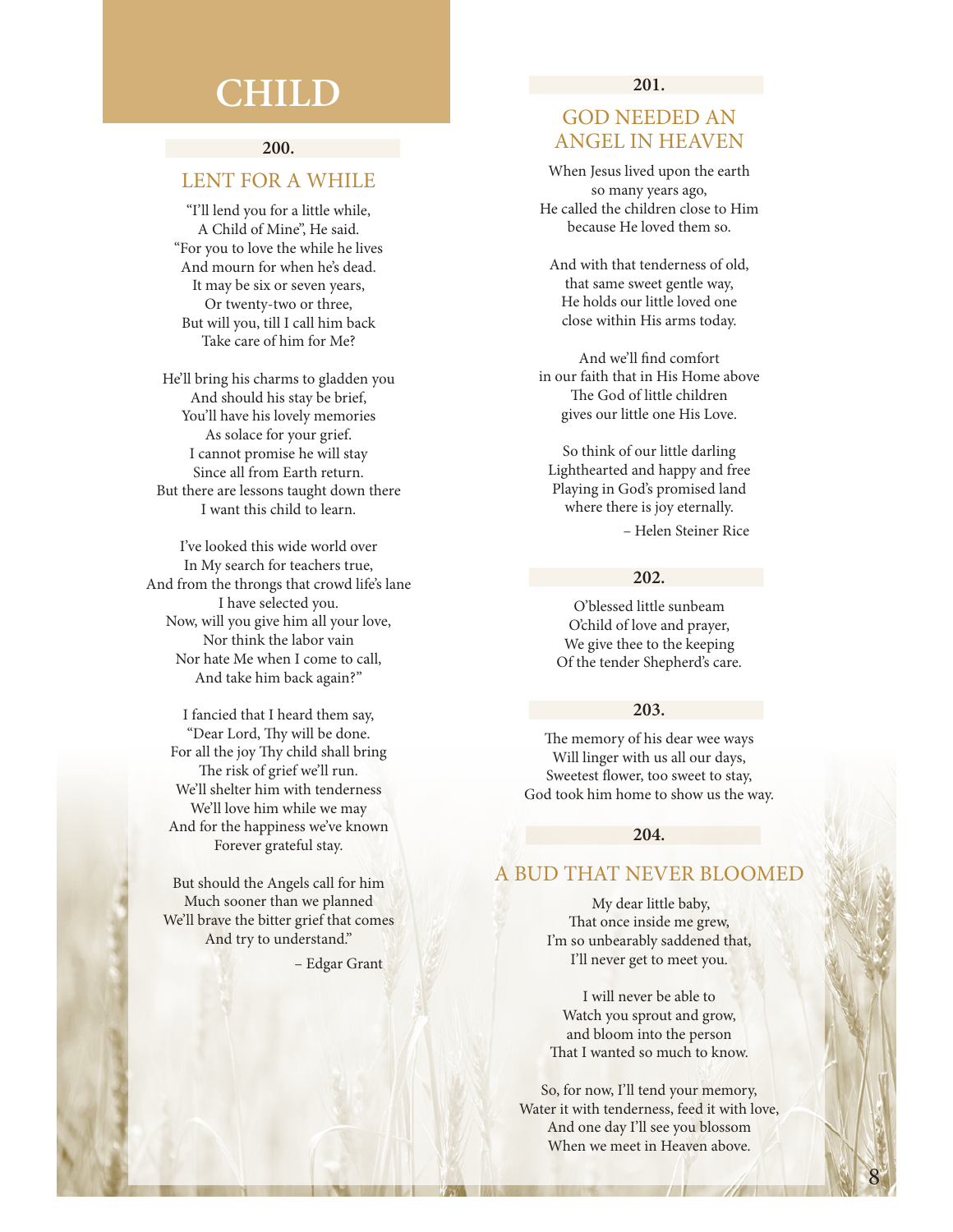### OUR PERFECT CHILD

As our children were born, we wanted them to be perfect. When they were babies, we wanted them to smile and be content playing with their toys.

We wanted them to be happy and to laugh continually instead of crying and being demanding. We wanted them to see the beautiful side of life.

As they became teenagers, we wanted them to be obedient and not rebellious, mannerly and not mouthy.

We wanted them to be full of love, gentle and kindhearted. "Oh, God, give us a child like this" was often our prayer.

One day He did.

Some called her handicapped... We called her Perfect!

#### **206.**

# GONE SO SUDDENLY

As I laid you down to sleep I never could have imagined That you'd never wake up again, And now I'm broken inside and saddened.

I feel so guilty for your death, But I don't know what I could have done. Should I have watched you take every breath, My precious little one?

I spend my time second-guessing myself, Although I don't believe you'd want me to. I miss you so unbelievably much that I try to listen for a message from you.

I think you'd rather I try to cherish The short time I had with you, And wait until we are together again, When we'll laugh, love and play the day through.

# **FATHER/ BROTHER**

#### **300.**

Gone is the face we loved so dear, Silent is the voice we loved to hear; Too far away for sight or speech, But not too far for thought to reach, Sweet to remember him who once was here And who, though absent, is just as dear.

#### **301.**

His smiling way and pleasant face Are a pleasure to recall, He had a kindly word for each And died beloved by all. Some day we hope to meet him, Some day we know not when, To clasp his hand in the better land Never to part again.

#### **302.**

One year has passed, dear father Since you were called away, How well do I remember That sad and weary day.

You suffered much, you murmured not We watched you day by day, We cried and prayed that your dear life Would not be taken away.

#### **303.**

His weary hours and days of pain His troubled nights are past, And in our aching hearts we know He has found sweet rest at last.

#### **304.**

# MY BROTHER

 My brother, My friend, My secret keeper. You showed me how to live. You taught me how to love. You showed me when to give. You taught me to rise above. Although you've gone away, These lessons will all stay. They are a part of me, Just as you will always be.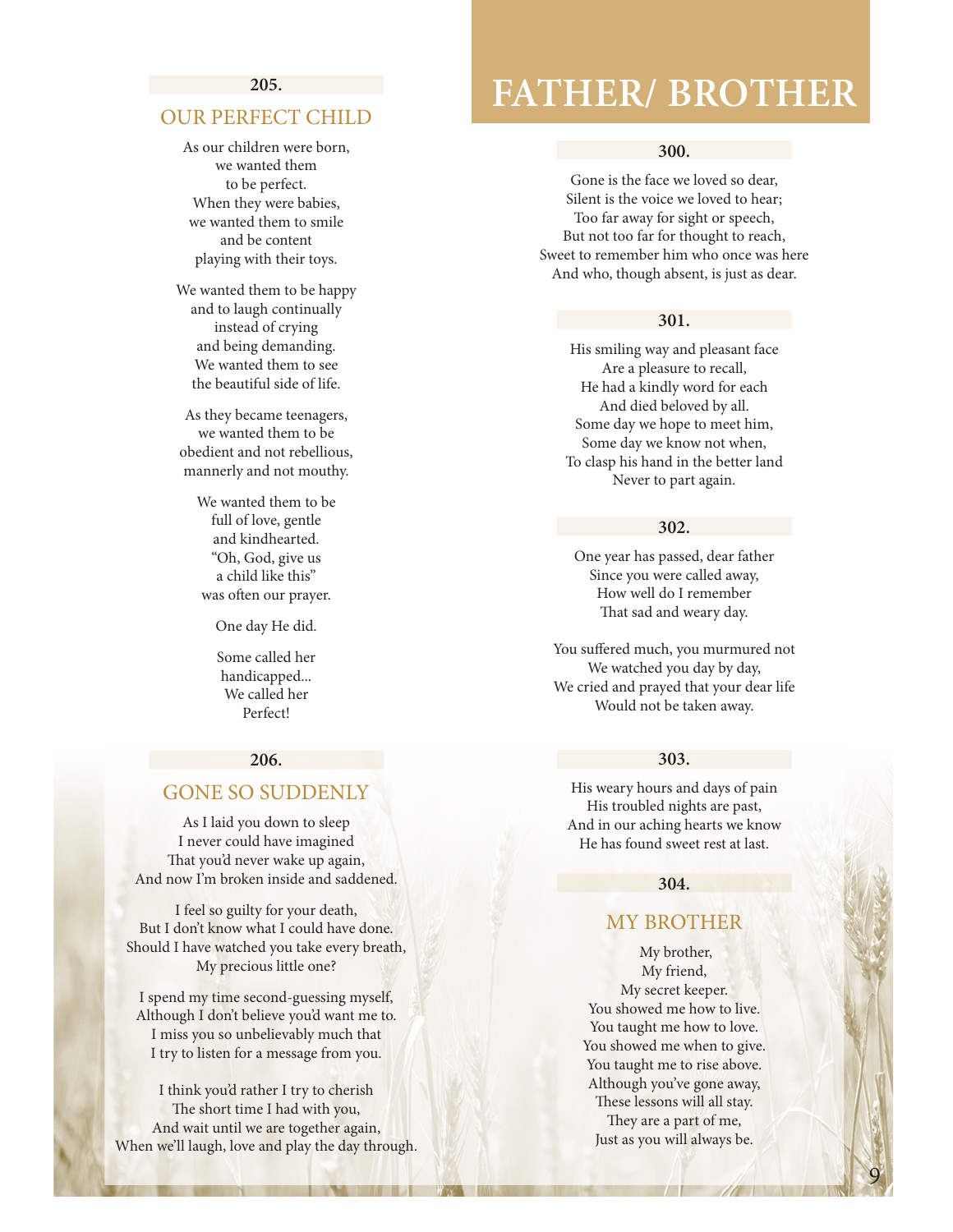# **HUSBAND /SON**

#### **400.**

We often sit and think of him when we are all alone For memory is the only friend that grief can call its own.

Like ivy on the withered oak, when all other things decay, Our love for him will still keep green and never fade away.

#### **401.**

I have only your memory, dear husband To remember my whole life through, But the sweetness will linger forever As I treasure the image of you.

#### **402.**

God called him home, it was His will But in our hearts we love him still. His memory is as dear today, As in the hour he passed away.

We often sit and think of him, When we are all alone. For memory is the only thing, That grief can call its own.

#### **403.**

Peacefully sleeping, resting at last His weary trials and troubles are past,

In silence he suffered, in patience he bore Till God called him home to suffer no more.

#### **404.**

Those whom we love go out of sight But never out of mind, They are cherished in the hearts Of those they leave behind.

Loving and kind in all his ways, Upright and just to the end of his days, Sincere and true in heart and mind Beautiful memories he left behind.

#### **405.**

Gone from me that smiling face That pleasant cheerful way, A heart that won so many friends In bygone happy days.

Though his smiles have gone forever And his hand I cannot touch I shall never lose sweet memories Of the one I loved so much.

He has gone across the river To the shores of evergreen, And I long to see his dear face But the river flows between.

Just a token of fond remembrance To a husband who was one of the best. The joys that he missed on life's highway May he find in God's Garden of Rest.

#### **406.**

To know we never said goodbye Will always bring regret, But hearts that loved you dearly Are the ones that won't forget.

God took your hand, we had to part, He eased your pain, but broke my heart. You were always true and patient Through the years you struggled on,

Those hands that rest forever Made the home that now is gone.

Please, God, forgive my silent tears And constant wish that he were here.

Others were taken—yes, I know But he was mine and I miss him so!

**407.** 

# MARRIAGE IS FOREVER

 I take you From this day forward, To love and to miss, For better or for worse, For emptiness or joyful memory, In sadness and in grief, Even after death has made us part. I take you as my husband/wife In death as I did in life, Because our love is forever.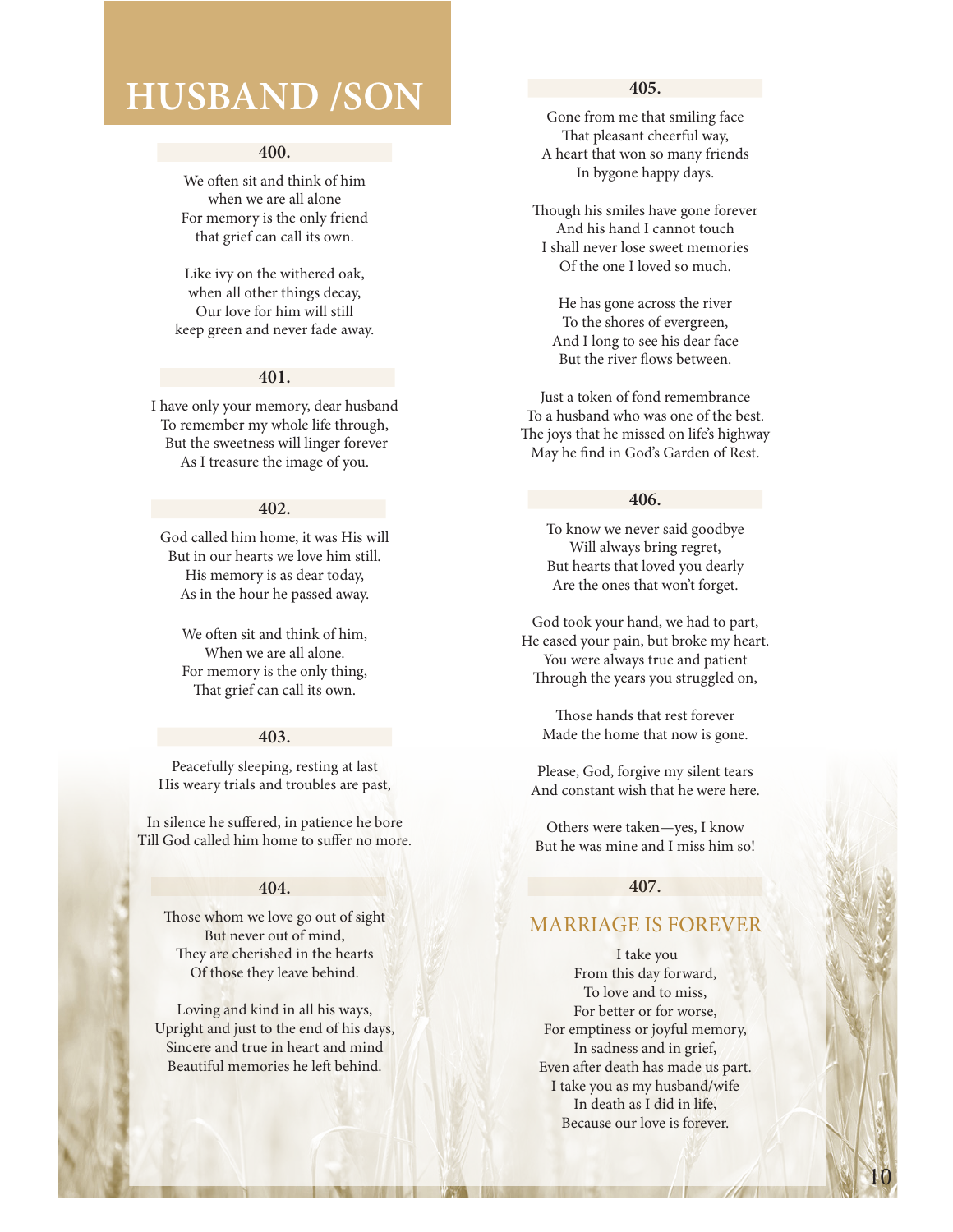# **MOTHER/SISTER**

#### **500.**

In my heart your memory lingers, Always tender, fond and true; There's not a day, dear mother, I do not think of you.

#### **501.**

Loving and kind in all her ways, Upright and just, to the end of her days. Sincere and true, in her heart and mind, Beautiful memories she left behind.

#### **502.**

What would we give her hand to clasp Her patient face to see, To hear her voice, to see her smile As in the days that used to be.

But some sweet day we'll meet again Beyond the toil and strife, And clasp each other's hand once more In Heaven, that happy life.

#### **503.**

If all the world were ours to give We'd give it—yes, and more, To see your loving smile again And greet you at our door.

How often there comes before us Your dear face, kind and true, For death can never take away Our memories of you.

#### **504.**

Peacefully, sleeping, resting at last The world's weary troubles and trials are past, In silence she suffered, in patience she bore Till God called her home to suffer no more.

#### **505.**

The dearest sister and sweetest friend, One of the best whom God could lend. She was loving, gentle, thoughtful and true, Always willing a kind act to do. It is not tears at the moment shed, That tell how beloved is the soul that has fled. But tears through many a long night wept, And loving remembrance fondly kept.

#### **506.**

You were always there when we needed you, No task too great or small, With a loving heart and a willing hand, For us you did them all.

Many thanks for the years you gave us, And for all the times we shared, We only pray that when you left us, You knew how much we cared.

> In tears we saw you sinking, We watched you fade away, You suffered much in silence, You fought so hard to stay.

You faced your task with courage, Your spirit did not bend, But still you kept on fighting, Until the very end.

God saw you getting tired, When a cure was not to be, So He put His arms around you, And whispered, "Come to Me".

So when we saw you sleeping So peaceful, free from pain, We could not wish you back, To suffer that again.

You didn't deserve what you went through, So He took you home to rest, God's garden must be beautiful, For He only takes the best.

### **507.**

Your golden heart stopped beating Hard working hands at rest, God broke our hearts to prove to us He only takes the best.

When we are sad and lonely And everything goes wrong, We seem to hear you whisper "Cheer up and carry on".

Though your laugh is gone forever Your hands we cannot touch, Thanks for all that we have shared And for loving us so much.

Your resting place we visit Place flowers there with care, No one knows the heartache When we turn and leave you there.

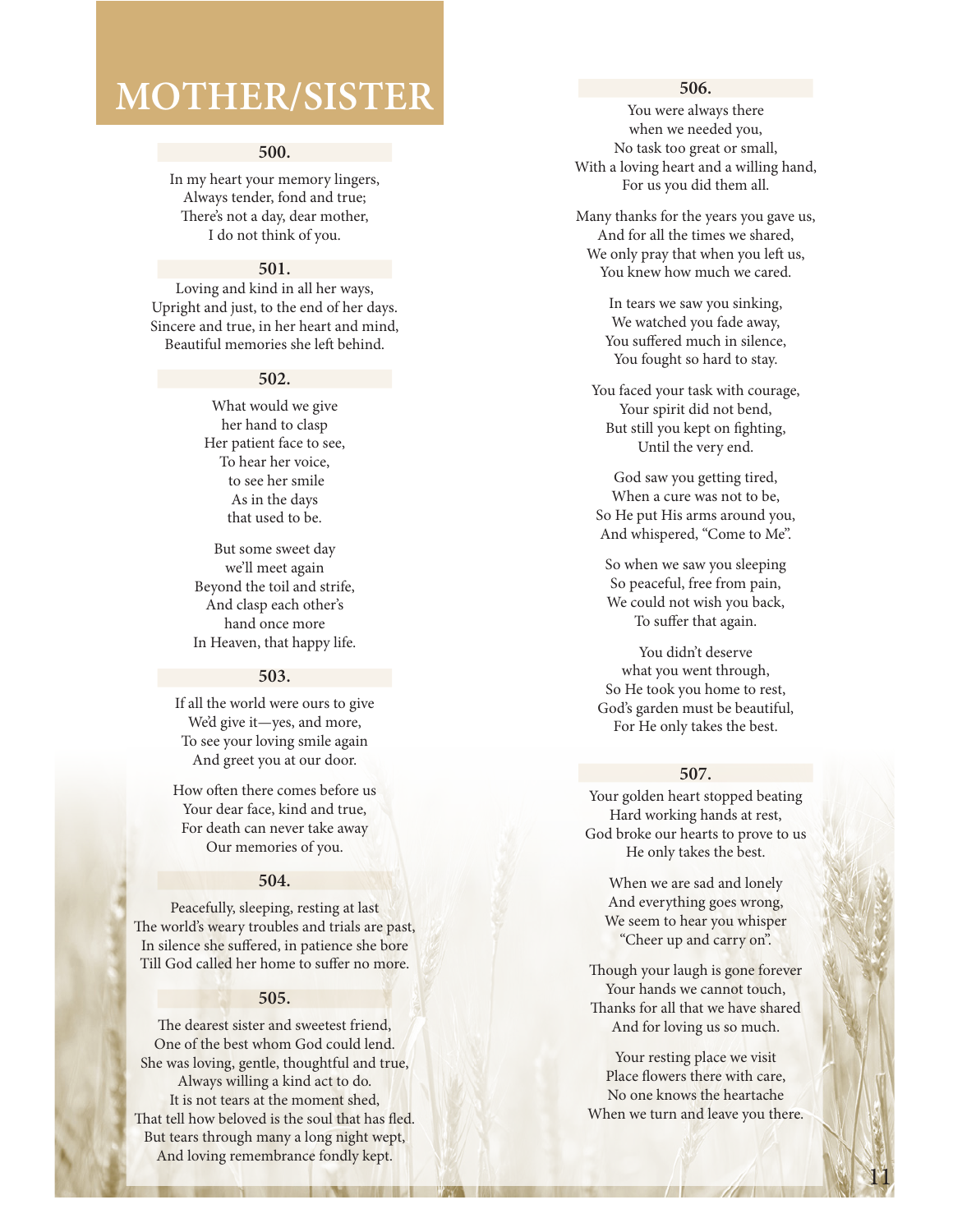# **WIFE / DAUGHTER**

#### **600.**

Peacefully sleeping, resting at last, The world's weary Troubles and trials are past.

In silence she suffered, in patience she bore, Till God called her home to suffer no more.

#### **601.**

We mourned for her in silence No eyes can see us weep, But many a silent tear is shed, While others are asleep.

#### **602.**

Her thoughts were all so full of us She never could forget, And so we think that where she is She must be watching yet.

As angels keep their watch up there Please God, just let her know, That we down here do not forget We love and miss her so.

#### **603.**

#### SHE IS GONE

You can shed tears that she is gone Or you can smile because she has lived You can close your eyes and pray that she will come back Or you can open your eyes and see all that she has left. Your heart can be empty because you can't see her Or you can be full of the love that you shared. You can turn your back on tomorrow and live yesterday Or you can be happy for tomorrow because of yesterday. You can remember her and only that she is gone Or you can cherish her memory and let it live on. You can cry and close your mind, be empty and turn your back Or you can do what she would want: smile, open your eyes, love and go on. – David Harkins

# **FRIEND / COMPANION**

# **700.**

There is a link death cannot sever, Love and remembrance last forever.

# **701.**

The flowers we place upon your grave May wither and decay, But love for you who sleeps beneath, Will never fade away.

#### **702.**

There is someone who misses you sadly, And finds the time long since you went, There is someone who thinks of you always, And tries to be brave and content.

> Gone is the face we loved so dear, Silent the voice we loved to hear; 'Tis sad, but true, we wonder why, The best are always the first to die.

#### **703.**

Just a thought of sweet remembrance, Just a memory sad and true, Just the love and sweet devotion Of one who thinks of you.

#### **704.**

Nothing but memories as we journey on, Longing for a smile from a loved one gone. No one knows the depths of our deep regret, But we remember when others forget

#### **705.**

# SO GO AND RUN FREE WITH THE ANGELS

 So go and run free with the angels Dance around the golden clouds, For the Lord has chosen you to be with Him And we should feel nothing but proud.

Although He has taken you from us And our pain a lifetime will last, Your memory will never escape us But make us glad for the time we did have.

Your face will always be hidden Deep inside our hearts, Each precious moment you gave us Shall never, ever depart.

So go and run free with the angels As they sing so tenderly, And please be sure to tell them To take good care of you for me.